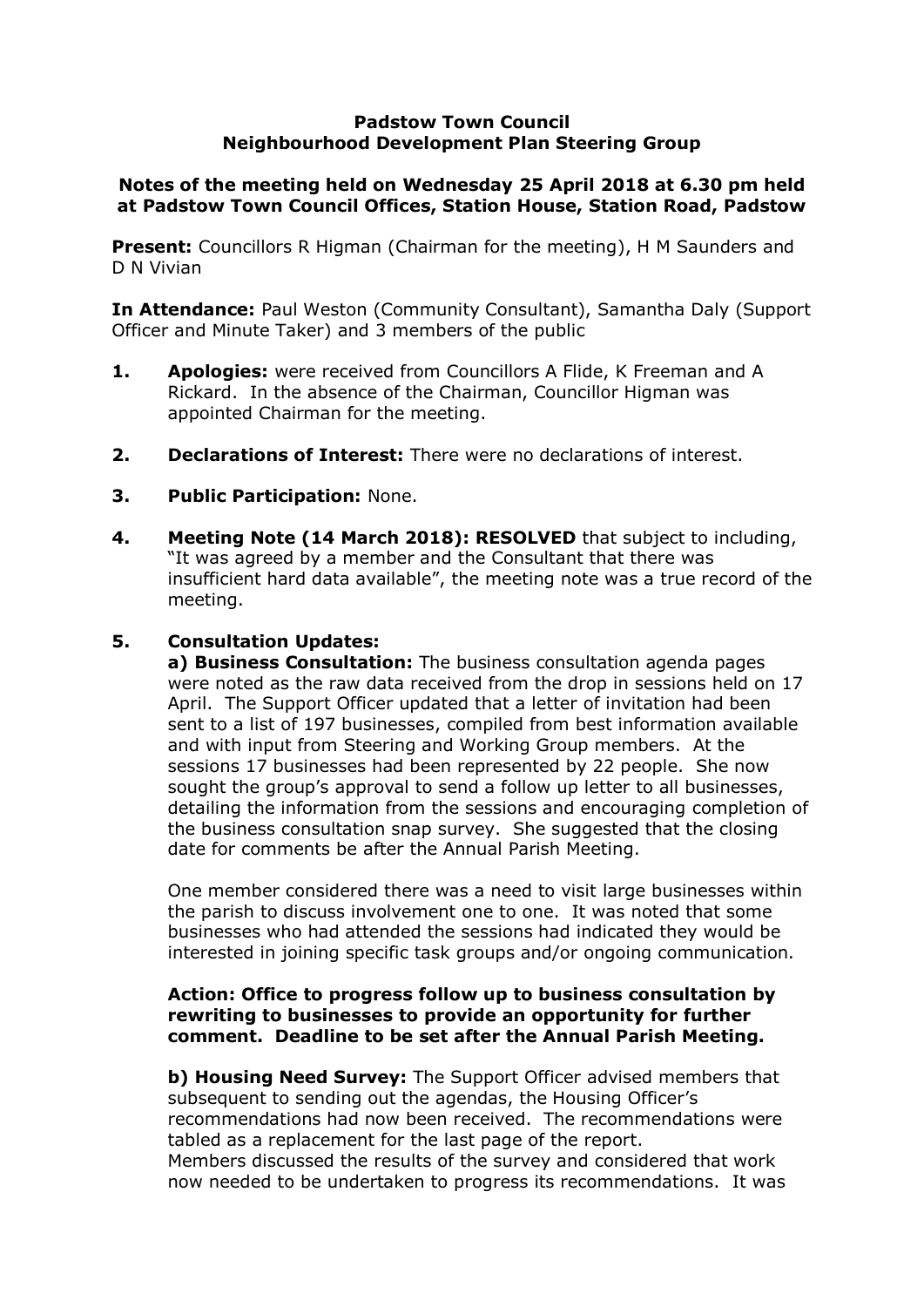considered a good starting point would be to obtain the number of affordable houses planned for the Trecerus development, in turn identifying any shortfall in the numbers required by the survey results.

It was suggested the possibility of a small affordable housing development, situated in Padstow and close to amenities, could be investigated. One member considered Cornwall Council's approach was more to "pepper pot" affordable housing. It was generally thought useful to talk to the Community Land Trust as they had initiated several sites on the edge of towns and parishes.

Concern was expressed that the Housing Need Survey results underestimated the actual need for affordable housing. It was suggested therefore that it would be necessary to identify potential areas in both Padstow and Trevone.

Mr Weston was in agreement with looking at development taking place on parish boundaries and considered a Growth Impact Task Group a good way forward. It was noted that this was outlined in his proposal under agenda item 6.

#### **Action: The Housing Need Survey report form Cornwall Council be accepted subject to the replacement of the last page as tabled, issues raised to be taken forward through a Working Group**.

**c) Youth Engagement:** Members received a tabled report regarding the youth engagement brainstorming session held on 19 April.

2 – 11 Year Olds: Generally there was support for the suggested survey for 2 – 11 year olds. A survey used by another parish was tabled as an example of the graphics and format for the proposal. It was considered unnecessary to include Friday Night Fun Club as children attending would likely be captured via the schools.

One member expressed concern that parents could mistakenly complete the survey thinking it for them instead. It was noted that the survey should include space to enter the participants age and/or class. The Support Officer advised that this could be further mitigated by attending in person to generate interest in the competition amongst the children, if permitted by the establishments.

It was noted that the report included the idea of using the survey to promote the Neighbourhood Plan to parents. It was considered best to limit this to signposting parents to the Neighbourhood Plan website pages and contact details.

**Action: The Town Clerk to progress the survey for 2 – 11 year olds in consultation with Councillor Higman following the Steering Groups approval of the concept. Padstow Pre-school, Padstow School, St Merryn School and Padstow and Trevone based toddler groups be approached to facilitate participation. A budget of £300 was agreed for graphic design, prizes and associated costs.**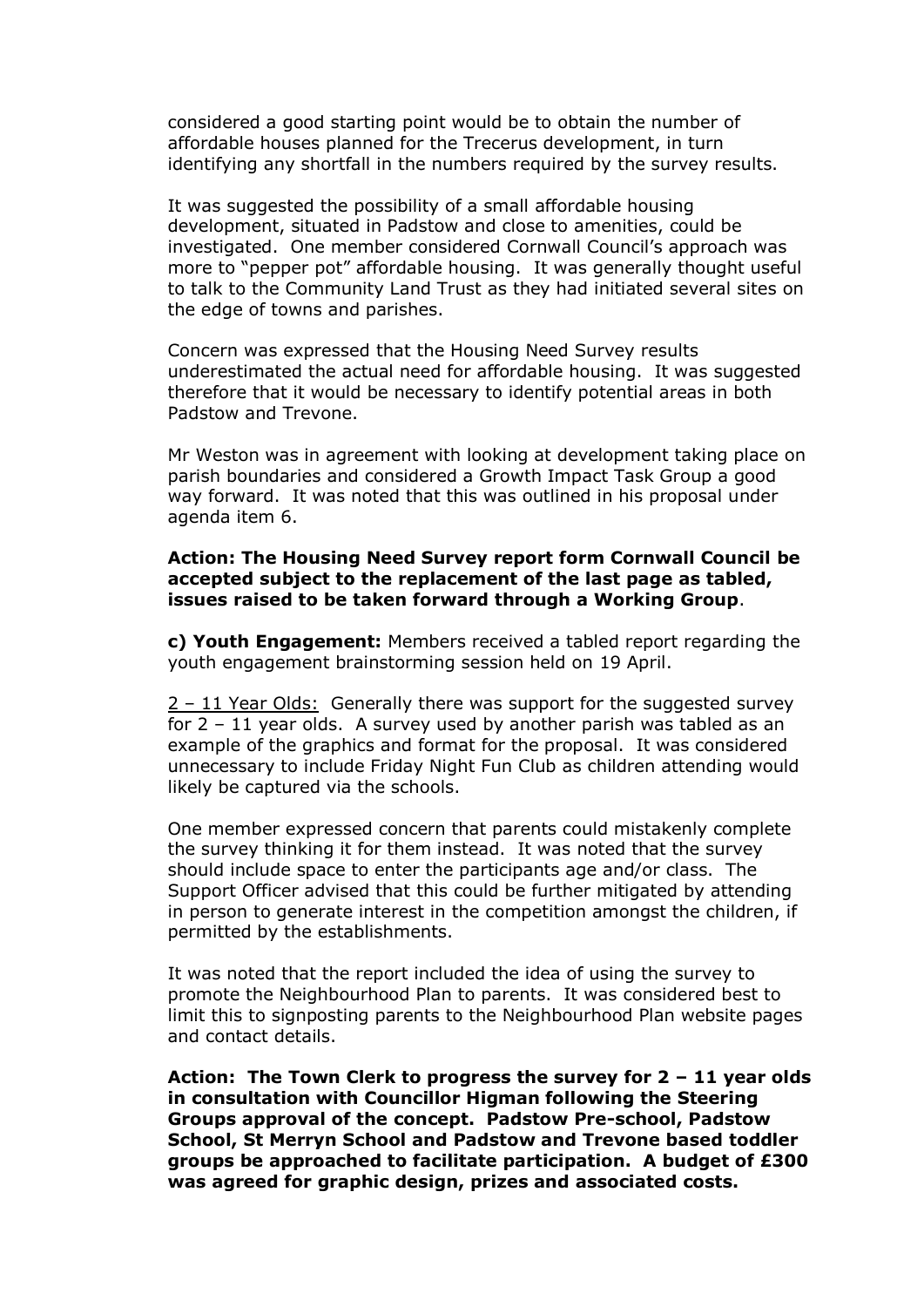11 – 20 year olds: Members were broadly in support of the ideas captured within the report considering it a good "starter for 10". They considered that the ideas now needed working up by a working group for action.

In addition to the groups identified in the report, one member suggested that a local youth worker would have a list of young people associated with the skate park. The Support Officer advised that the youth worker had previously been approached for his general thoughts on engagement. He had suggested that young people responded more to internet based engagement or events centred on things of interest to them. A more focused direction was now needed.

The Support Officer clarified that the provisional meeting with the Eden Project representative was to discuss ideas for events that could take place within the parish, and that expert opinion could provide direction.

### **Action: A working group work up proposals for youth engagement in consultation with the Town Clerk.**

**6. Next Steps:** Mr Weston introduced his report as outlined in the agenda papers. He advised that following the Steering Groups agreement of the working set of aims and objectives, he had now developed a first set of policies. Mr Weston's recommendation was that the Steering Group accept these policies and use them as a basis for further development by establishing sufficient policy specific evidence.

Where applicable to the agreed objectives, Mr Weston advised he had used policies from Plans in other areas. These policies had been through examination and scrutiny and could be considered successful. However, he emphasised that this did not mean these policies would all be entirely satisfactory for Padstow Parish. He explained that the gathering of further policy evidence would see these develop into policies more bespoke to the local area.

Mr Western considered there a need for a general questionnaire and he had produced a version which he considered satisfied the community support evidenced so far. The aim of the questionnaire would be to get an indication from the community as to whether they would now support the policies being developed.

A member expressed thanks to Mr Weston for this first draft but considered that, having been written by a Consultant, the agenda item and the papers leading to it needed to be looked at by the Working Group for input. Mr Weston expressed caution over amending the draft set of policies until developing the evidence. He emphasised that the policies were based on the objectives approved by the Steering Group and from his objective view of evidence gathered to date. He recommended that the policies be approved as draft and then developed via task specific working groups.

Support for the questionnaire was expressed and it was felt that it addressed the majority of comments made at the community consultation